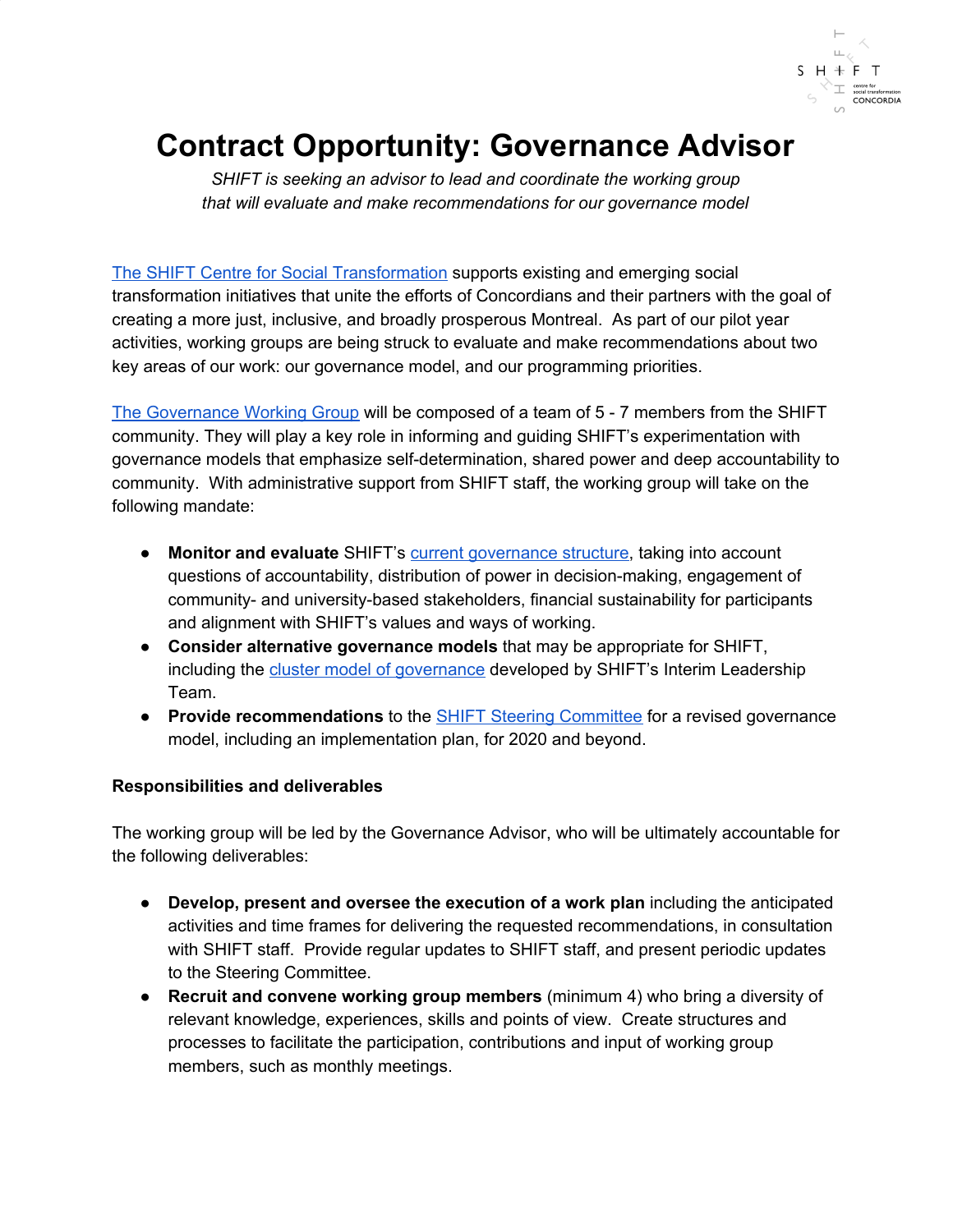

- **Gather data** about the current and proposed governance models through various methods such as observation, interviews, focus groups, surveys, research etc.
- **Conduct a review** of existing alternative governance models and prepare a high level summary.
- **Provide recommendations** for a revised governance model for SHIFT including an implementation plan. Act as a resource for Steering Committee members during deliberation and decision-making.

### **Skills and Competencies**

- Familiarity with alternative governance models
- Strong ability to write and present concise information clearly
- Demonstrated experience conducting research, analysis, and program evaluations, including developing feasible recommendations
- Demonstrated ability to work independently, manage time effectively and be accountable for time sensitive deliverables
- Demonstrated experience convening and facilitating meetings and collaborative processes, including working with diverse stakeholders
- Priority given to Concordia students, in accordance with SHIFT's ways of [working](http://www.concordia.ca/about/shift/what-we-do.html#howwework)

### **Mandate Details**

Duration of mandate: December 9th, 2019 - June 1st, 2020

Estimated time commitment: 250 hours over the duration of the mandate (approx. 10 hrs/week) Compensation: A total of \$7500 to be disbursed as follows:

- \$1500 at the time of agreement
- \$1500 upon delivery of work plan (January 2020)
- \$2000 upon delivery of a mid-point report and presentation (March 2020)
- \$2500 upon delivery and presentation of final report with recommendations (May 2020)

The advisor is expected to work autonomously. They are expected to be self-starting, highly organized and able to manage their time, obligations, and meet prescribed deadlines.

## **Application**

Please submit a CV and cover letter describing your relevant experience and motivation to [shift@concordia.ca](mailto:shift@concordia.ca) by Thursday, November 28, 2019. Interviews will be held the following week. Applicants who are invited to interview may be asked to provide a copy of a report or document they have produced for a past project.